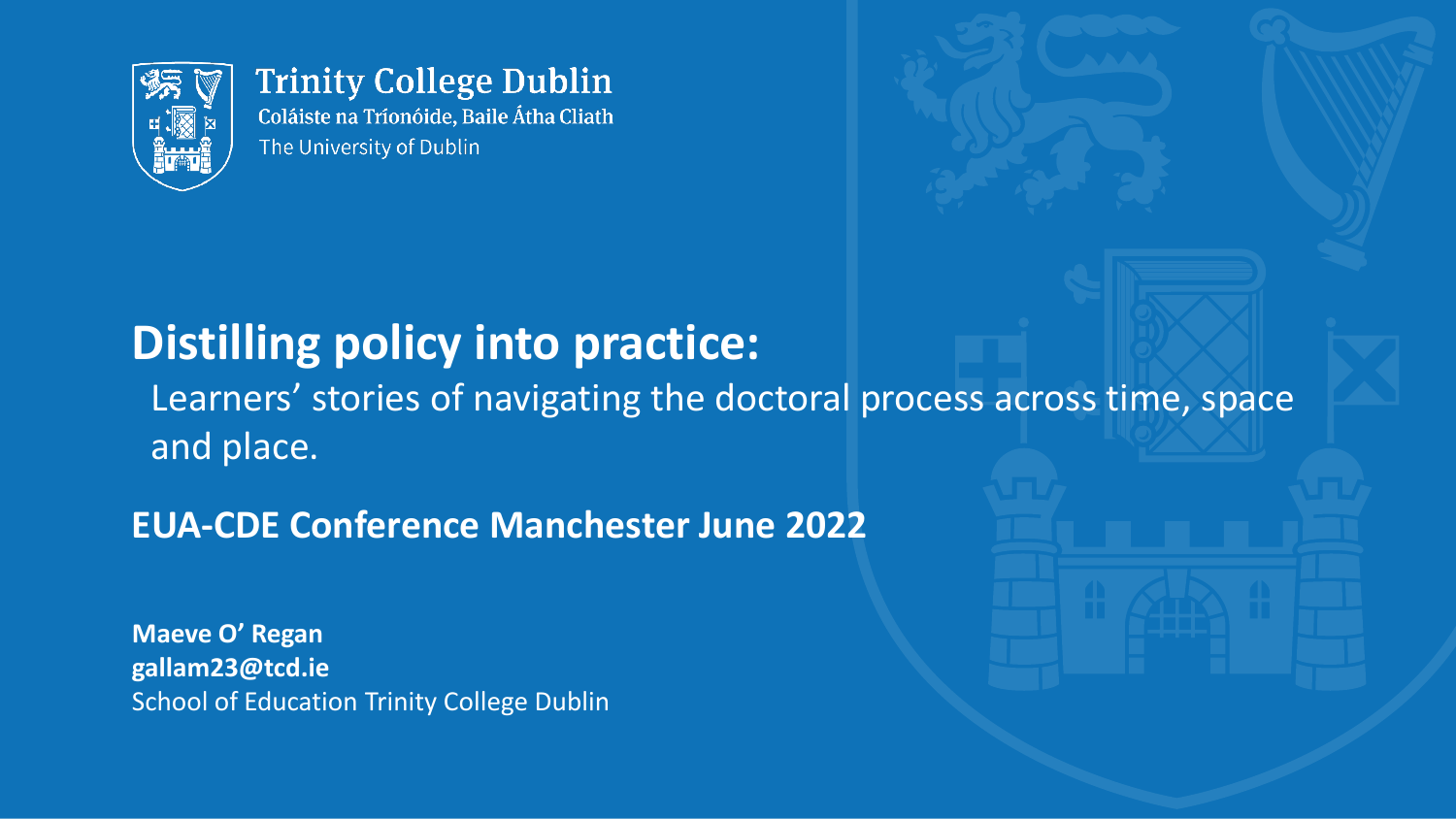#### **Existing situation doctoral education (PhD) Policy/practice Structure, stages and timeline based on f/t PhD (3-4 years) on campus**

#### **What about the solitary (e.g., p/t or non-traditional) PhD learner?**



[This Photo](https://simonemcewan.wordpress.com/2017/12/03/the-life-of-a-honey-bee/) by Unknown Author is licensed under [CC BY](https://creativecommons.org/licenses/by/3.0/)

[This Photo](https://abugblog.blogspot.com/2012/03/solitary-bees-are-back.html) by Unknown Author is licensed under [CC BY-NC](https://creativecommons.org/licenses/by-nc/3.0/)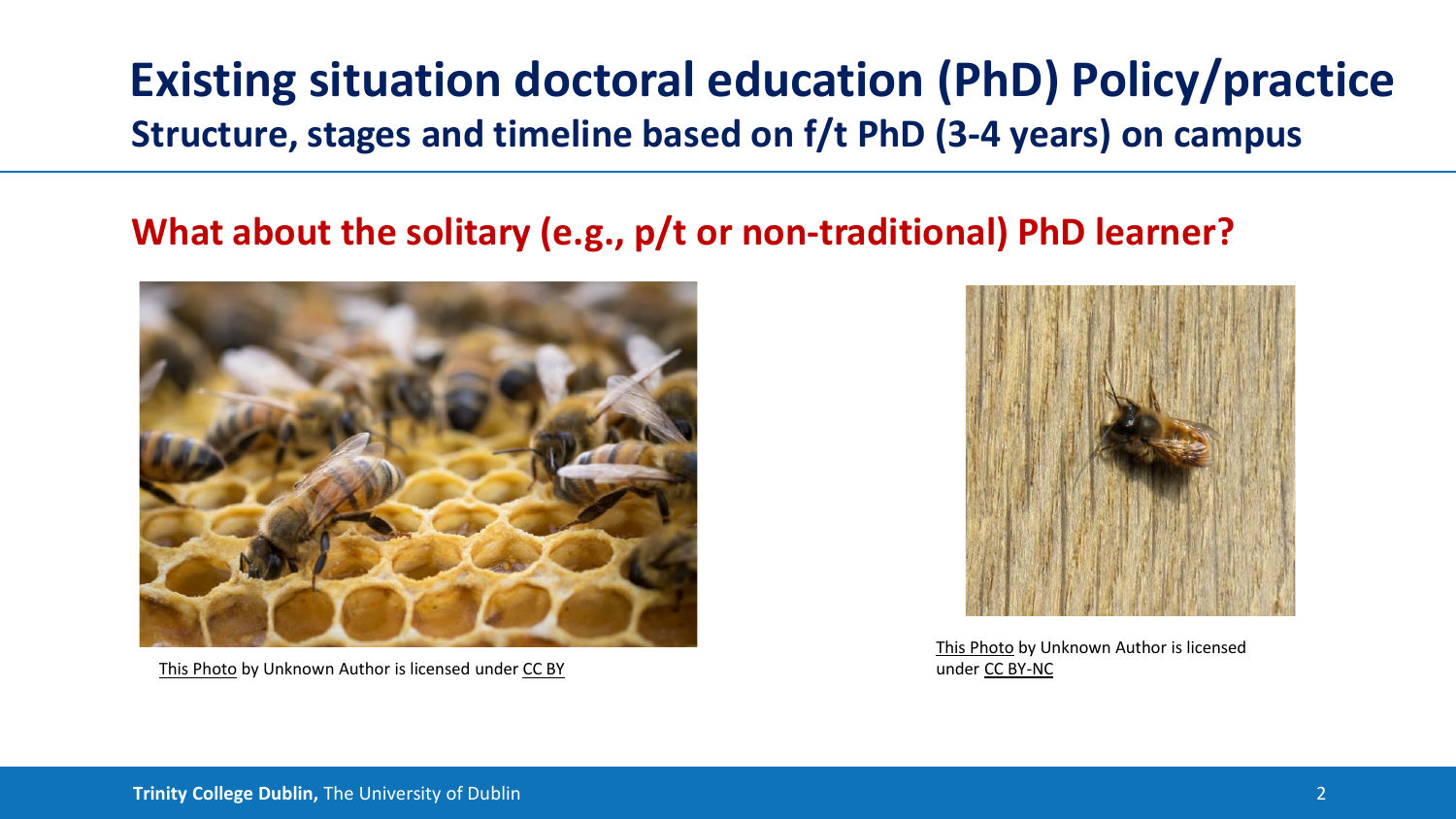# **Approach to understanding PhD learner's experiences**

- **Questionnaire:**
- **Experiences of accessing academic resources, information and support (f2f/online) from the HEI during the PhD to completion?**
- **Semi-structured interview:**
- **Any enablers or barriers (e.g. personal/academic/institutional) to progressing with the PhD?**
- **Did you seek help or take action to progress with the PhD?**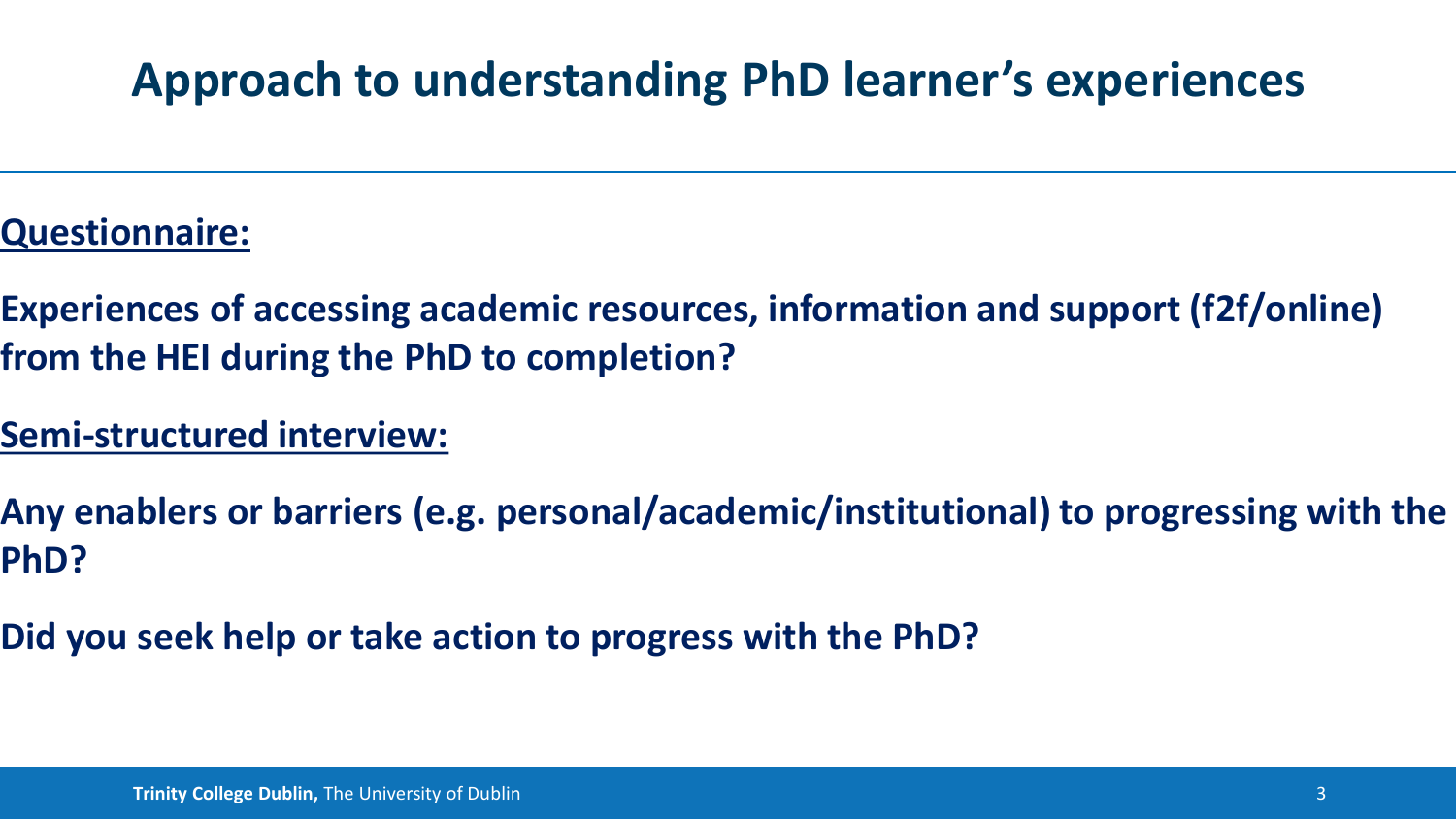# **44 Participants: 36 PhD learners + 8 other stakeholders**

**Preliminary stage (to develop research instruments)**

**11 f/t (including 4 international) and 7 p/t PhDs from a single HEI (Irl)**

**Main stage of the research**

**18 completed part-time PhD learners**

**5 universities in Ireland**

**13 female and 5 male**

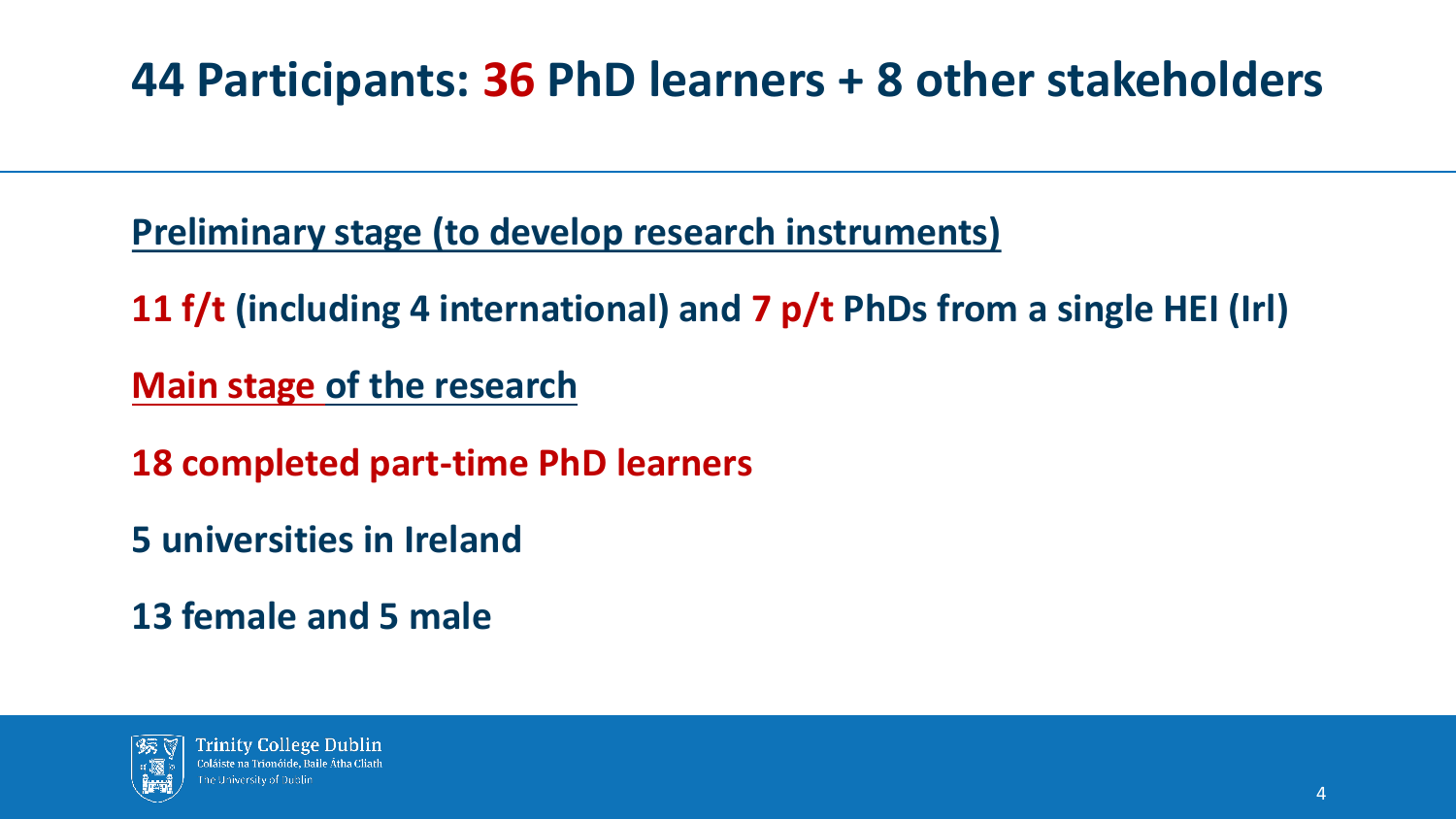

- *Each learner's PhD experience was as individual as a finger print.*
- **The PhD journey was navigated in the context (or lack of) of**

- **personal agency and help-seeking and**
- **interaction with people, documents and online sources of support**
- **both inside and outside the HEI.**

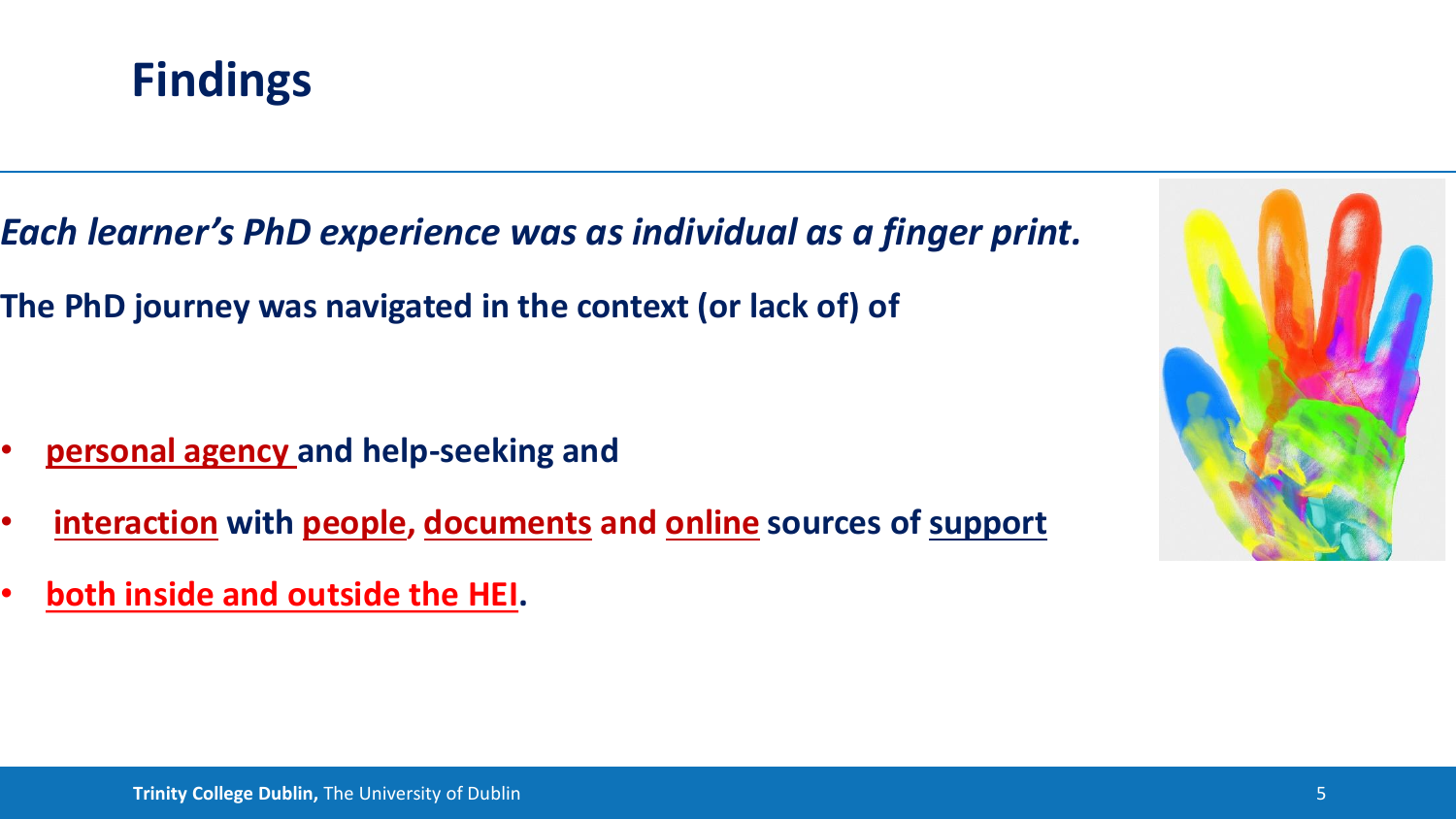#### **Recommendations**

**We need to design educational systems and supports (f2f and online) which meet the unique needs of different learners, many with barriers to accessing campus based resources and communities, (physical, geographical and time-based)** 

**which has been many of us during the Covid-19 pandemic (O' Regan, 2020;2021).**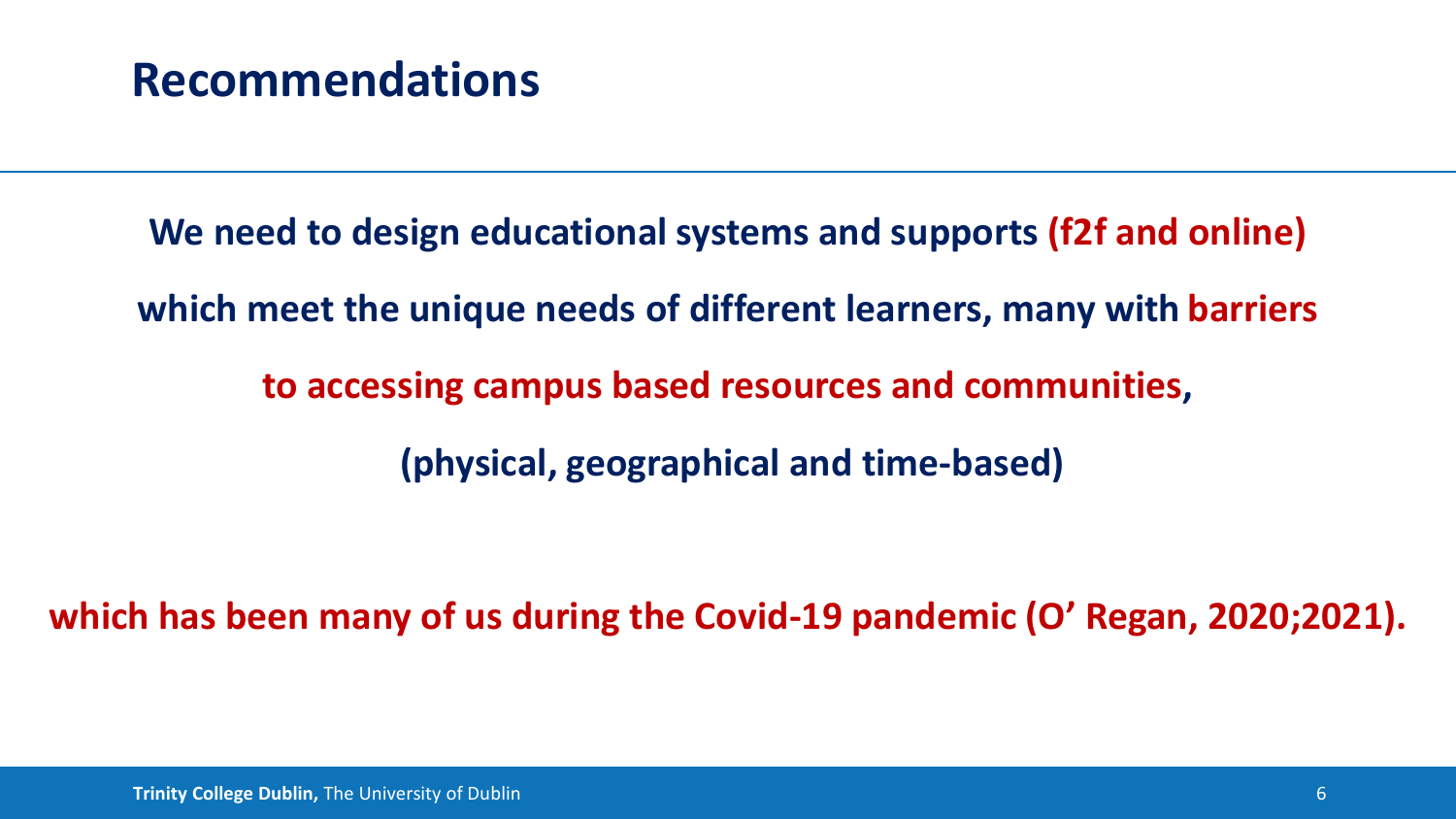# **Recommendations for doctoral policy and practice**

- **1)Seek feedback on PhD process & experiences (f/t, international & p/t)**
- **2)Seek feedback from completers (non-completers) and academic staff**
- **3) Look at supporting learners F2F and online:**
- **-Open Educational Resources (OER)**
- **-F2F & Virtual communities & research groups**
- **4)Make stages of the process, timelines and modes of**
- **Assessment (e.g., mid-stage and Viva) visible & accessible** [This Photo](https://www.talkingwithbees.com/beekeeping/honeybees/honeybee-photos) [by Unknown Author is licensed under CC BY-](https://creativecommons.org/licenses/by-sa/3.0/)



SA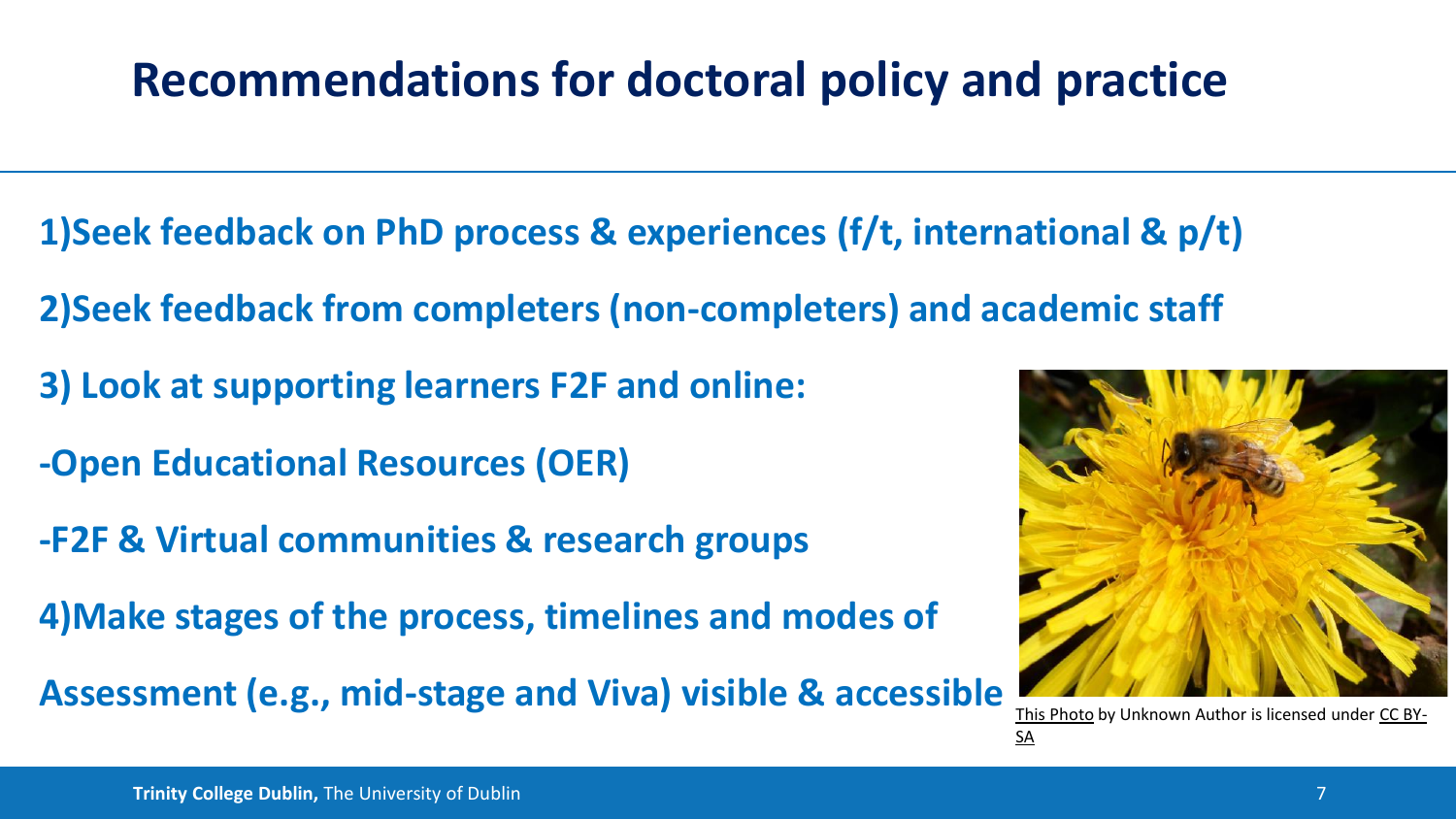# **New approach to exploring PhD learners' experiences**

Beyond assumption of learner as situated on campus during 9am-5pm

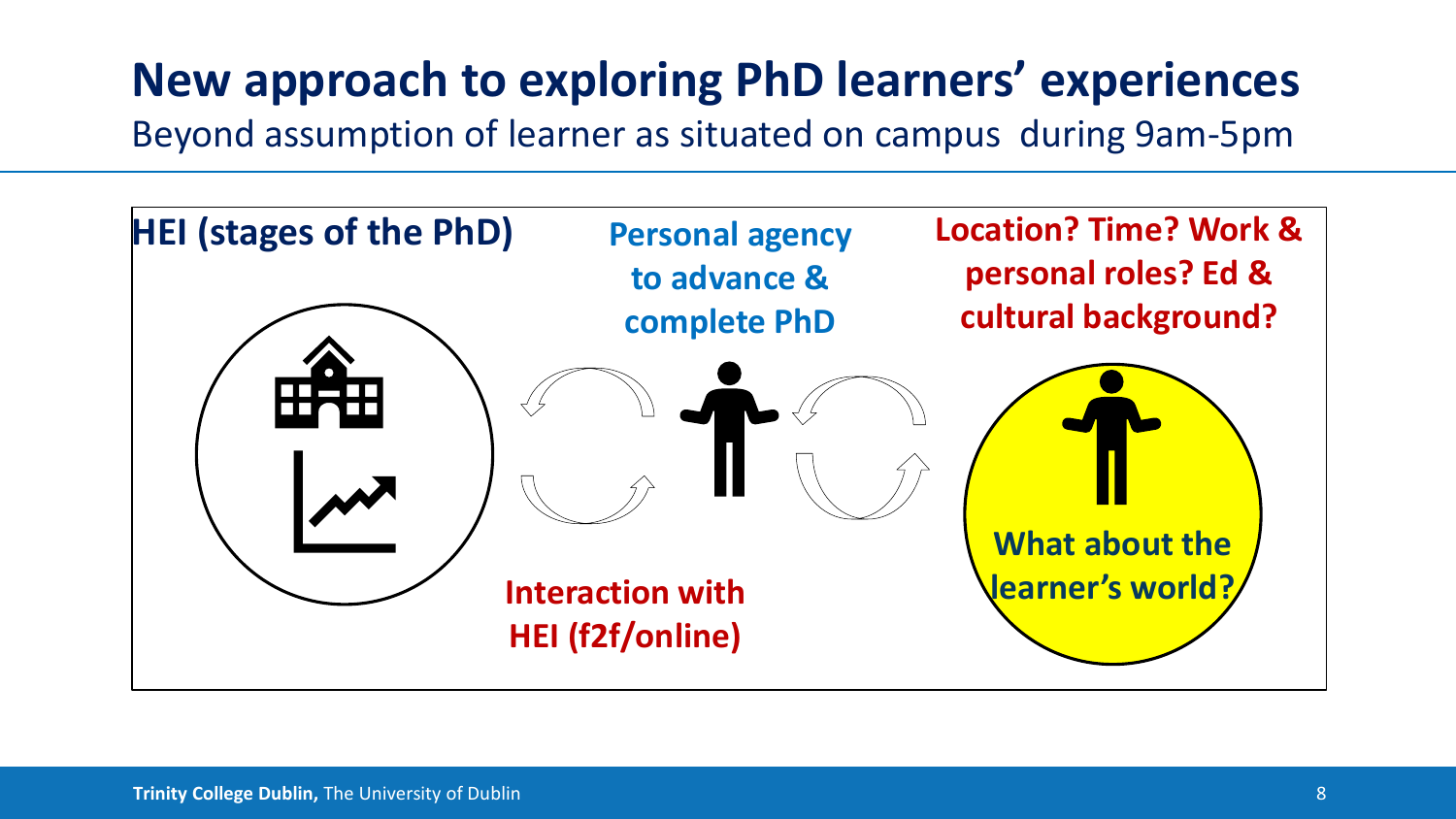# **First in family to go to college (then do a PhD)**





**Trinity College Dublin** Coláiste na Tríonóide, Baile Átha Cliath he University of Dublin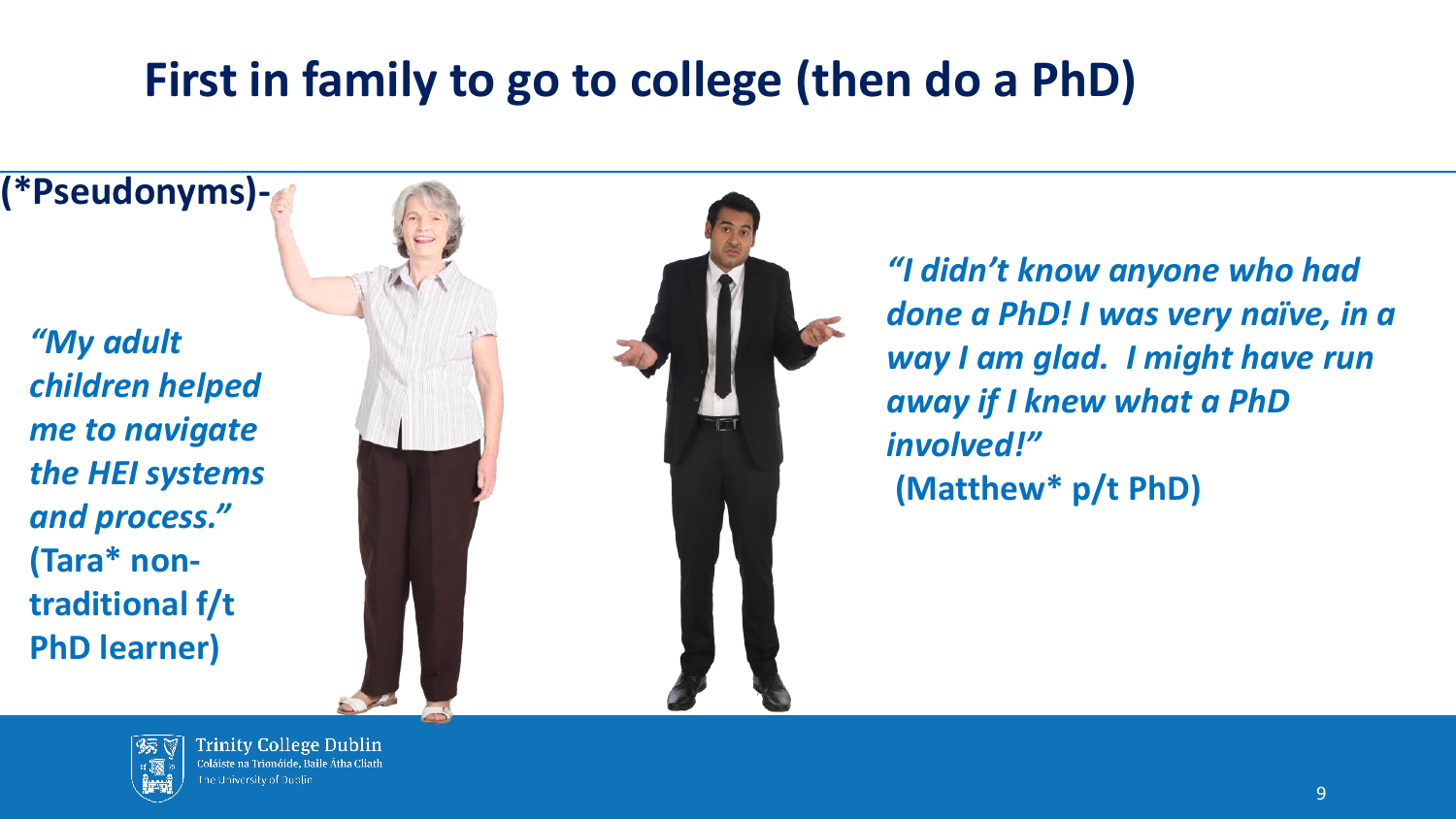# **Working full-time and studying (PhD) part-time**

**Working 9am – 5pm = barrier to accessing PhD support**

*"What got me through was the kindness of strangers. Online PhD support networks. Professors and students from around the world who just wanted to help PhD students. I never met any of them in person."* **(Elaine\*)**



*"I work and also have a long commute to college and family/caring responsibilities at home. I need access to online support and PhD networks & resources (24/7) to help me connect with others and progress my PhD research."*  **(Mike\*)**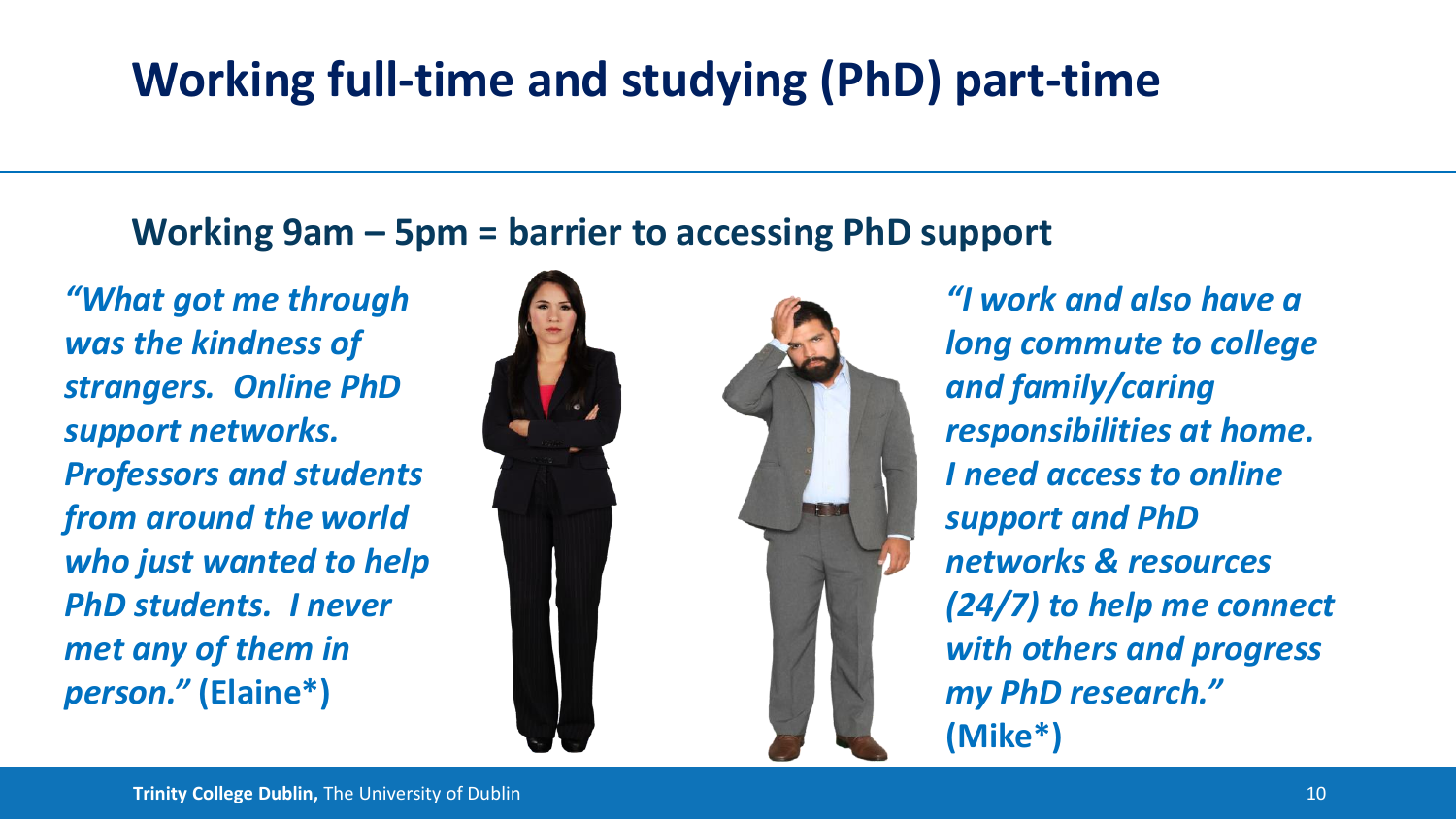# **The socially distanced learner**

#### **Cultural and social isolation**

*"I am physically located on campus but I contact my friends who are fellow researchers and academics in my home country when I have a query re the PhD for example on Endnote or Referencing. I wouldn't put my hand up to ask a question in a class or session (e.g., Library course)."* **Maria\* (F/t International PhD)**





[This Photo](https://sorrisoincognito.blogs.sapo.pt/perspectiva-vs-realidade-932934) by Unknown Author is licensed under [CC BY-NC-ND](https://creativecommons.org/licenses/by-nc-nd/3.0/)

*"I have the baby alarm on. Hopefully I can get an hour of analysis done on my PhD, after I finish correcting my final year undergraduates' assignments!"*  **(Nina\* New mum; academic and p/t PhD)**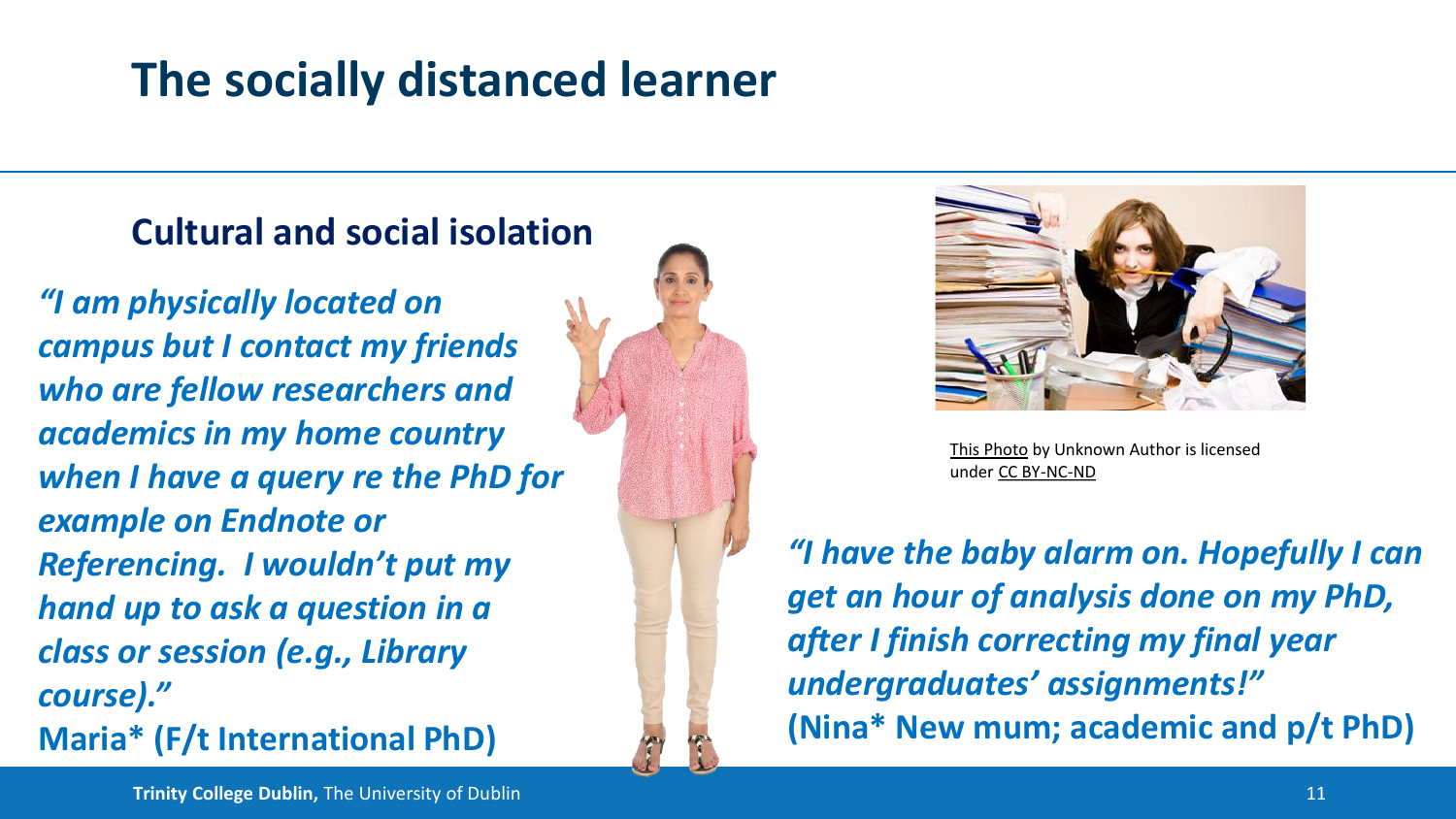#### **All these stories are from completed PhD learners! Factors which facilitated (or impeded PhD progression and completion)**

- **Personal agency, resilience, time management skills and self-generated PhD networks (f2f/online).**
- **Access to the physical campus setting and PhD supports**
- **Social and academic communities within and outside the university (f2f/online) e.g. work colleagues.**
- **Support from academic staff (e.g. supervisor) and peers**
	- **Familiarity with the PhD process and ease of navigating academic/administrative and system-based procedures**

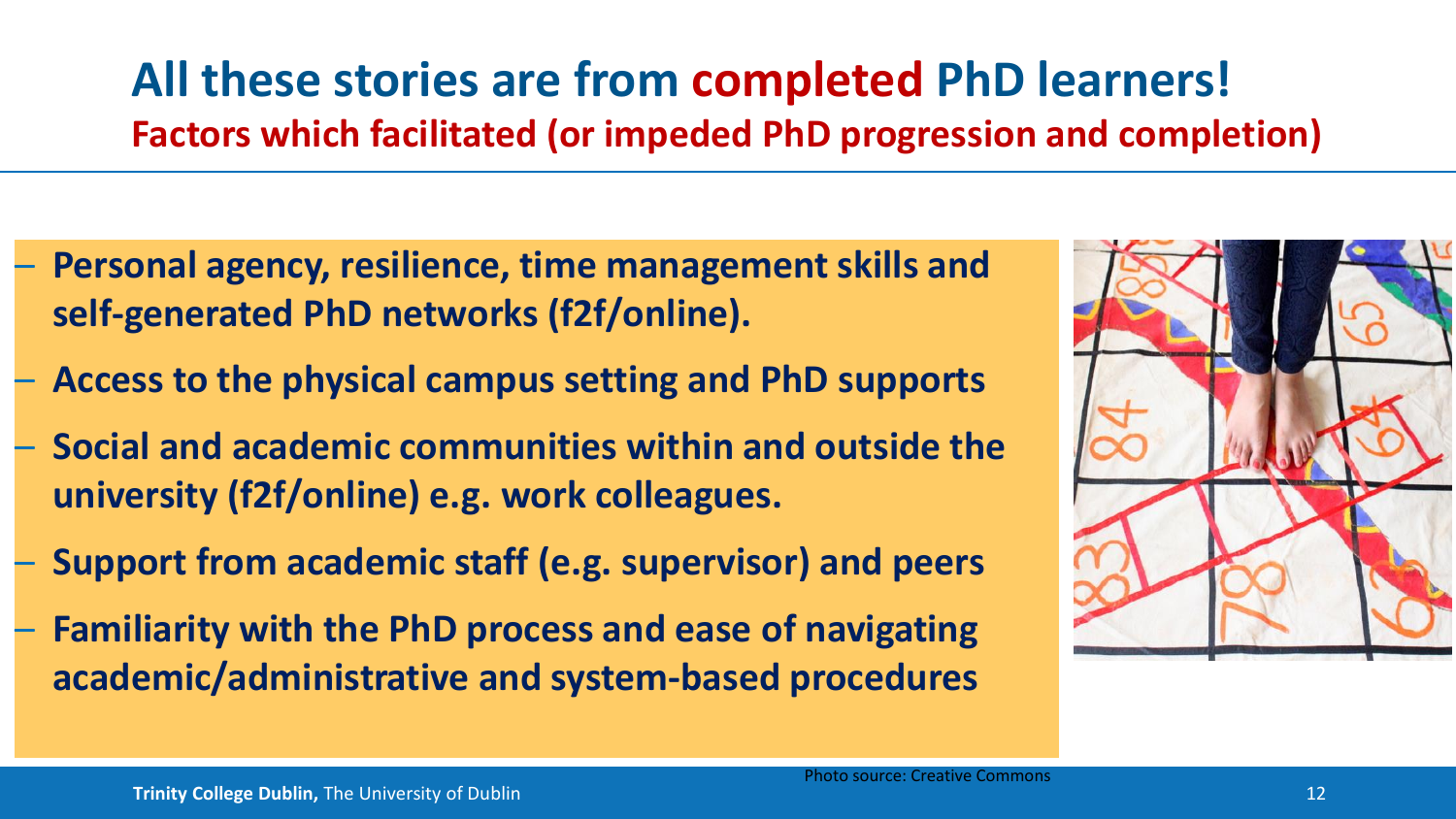

- *Each learner's PhD experience was as individual as a finger print.*
- **The PhD journey was navigated in the context (or lack of) of**

- **personal agency and help-seeking and**
- **interaction with people, documents and online sources of support**
- **both inside and outside the HEI.**

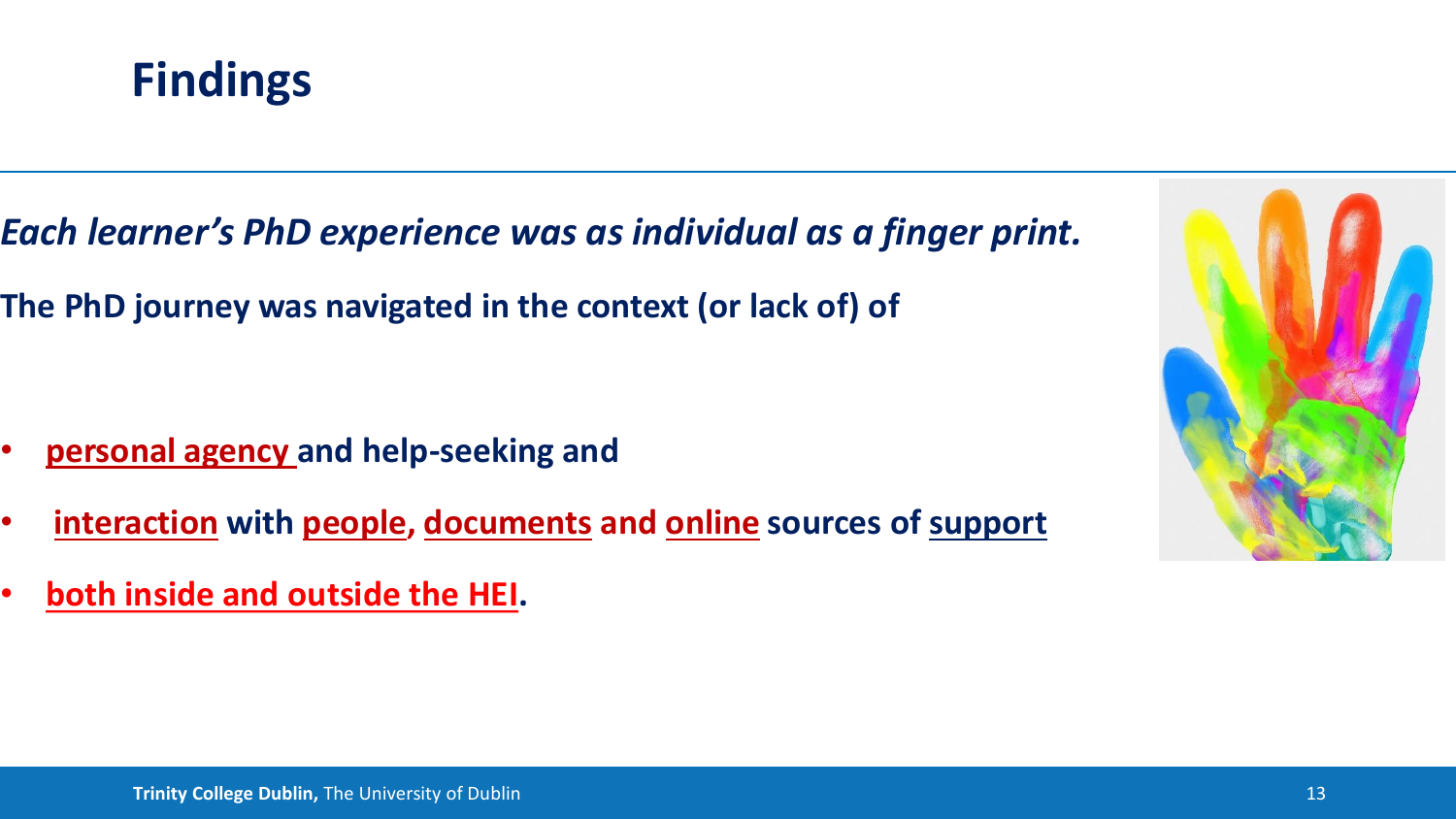#### **Conclusion**

#### **Look at the world of the individual learner (f/t; p/t and international)**

#### **Design systems & networks f2f/online to support diverse PhD learners**



[This Photo](https://simonemcewan.wordpress.com/2017/12/03/the-life-of-a-honey-bee/) by Unknown Author is licensed under [CC BY](https://creativecommons.org/licenses/by/3.0/)

[This Photo](https://abugblog.blogspot.com/2012/03/solitary-bees-are-back.html) by Unknown Author is licensed under [CC BY-NC](https://creativecommons.org/licenses/by-nc/3.0/)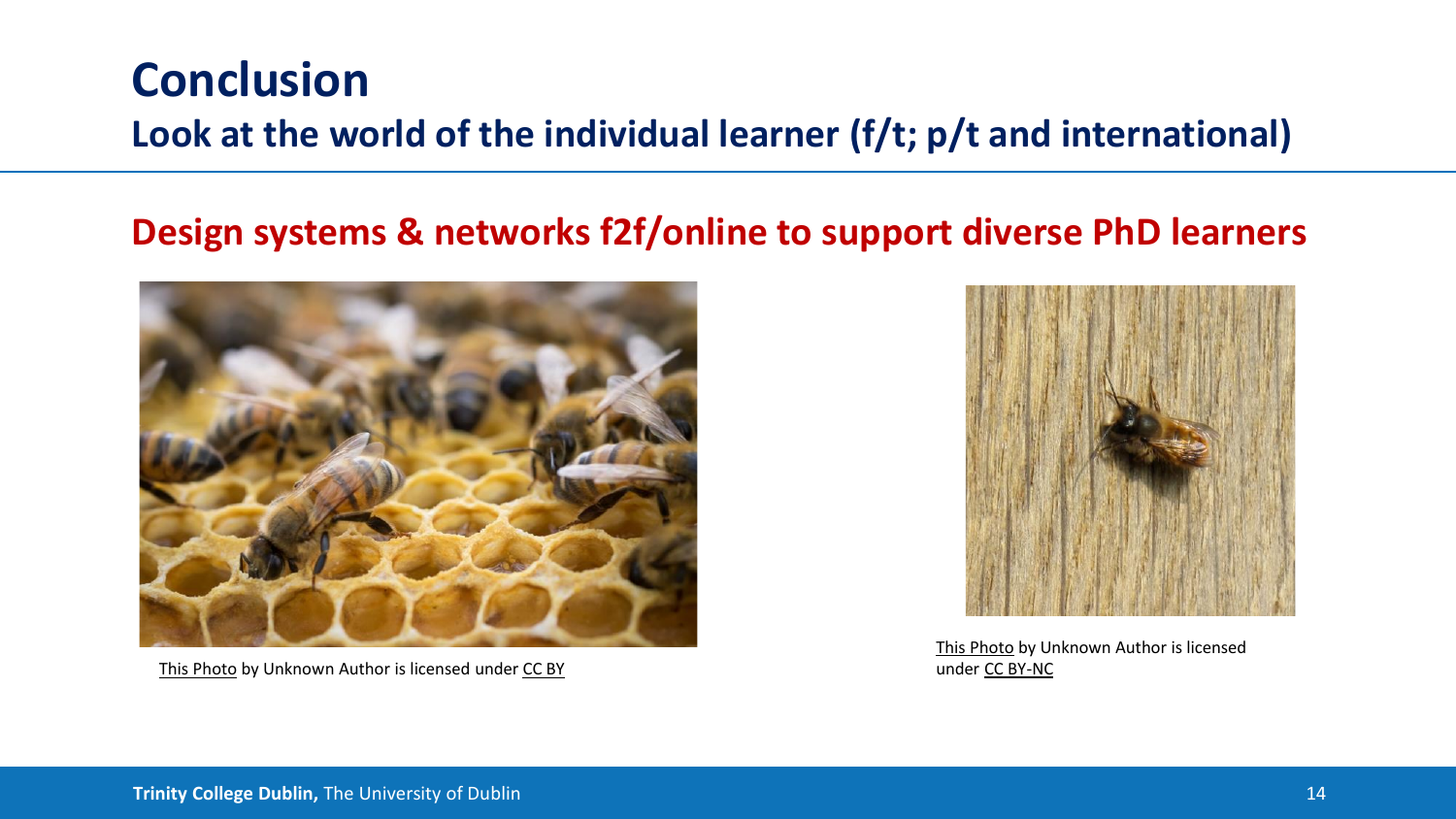# **Recommendations for doctoral policy and practice**

- **1)Seek feedback on PhD process & experiences (f/t, international & p/t)**
- **2)Seek feedback from completers (non-completers) and academic staff**
- **3) Look at supporting learners F2F and online:**
- **-Open Educational Resources (OER)**
- **-F2F & Virtual communities & research groups**
- **4)Make stages of the process and modes of**
- **Assessment (e.g., mid-stage and Viva) visible & accessible** [This Photo](https://www.talkingwithbees.com/beekeeping/honeybees/honeybee-photos) [by Unknown Author is licensed under CC BY-](https://creativecommons.org/licenses/by-sa/3.0/)



SA